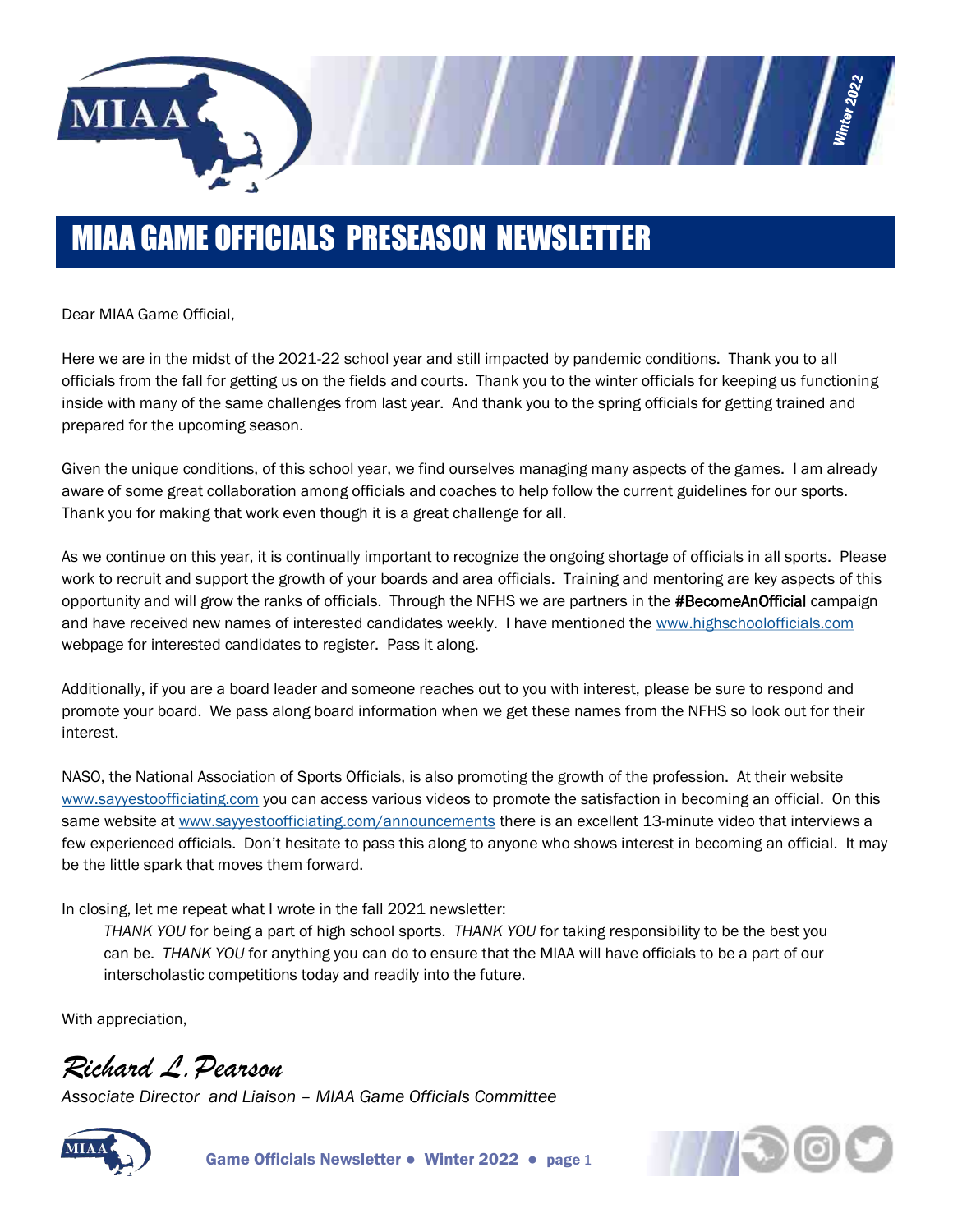# IMPORTANT WINTER TOURNAMENT INFORMATION



# 2021– 22 MIAA Tournament Winter Formats General Information — NEW INFORMATION

All game officials are required to be well versed on their sport tournament format in order to be assigned to tournament events. A format is a detailed breakdown of how each sport tournament is conducted. It's important to remember that each sport has its own format, covering dates, rules, tournament ball agreements, overtime rules, and tie breakers, among other information. This information is found on the MIAA Tournament Formats page of the MIAA website.

### 2021– 22 MIAA Statewide Tournament

As was the case this fall, sport committees and MIAA staff are actively working to plan for the Winter 2022 State Tournaments. More information and helpful FAQ documents will be posted as they are developed. Be sure to check the MIAA Tournament Website as the season progresses. The current statewide tournament design will have brackets of 32 teams created in team sports. Other than preliminary games, prior to the round of 32, there will be five rounds: 32, 16, 8, 4 (State semi-final) and State Final. The games in the rounds of 32, 16 and 8 will be played at the site of the higher seed. This will necessitate communication with schools and assignors across the state to plan for these games, which is somewhat different than the past when a regional assignor may have scheduled officials. Final details will be clarified prior to the start of the winter 2022 tournaments near the end of February.





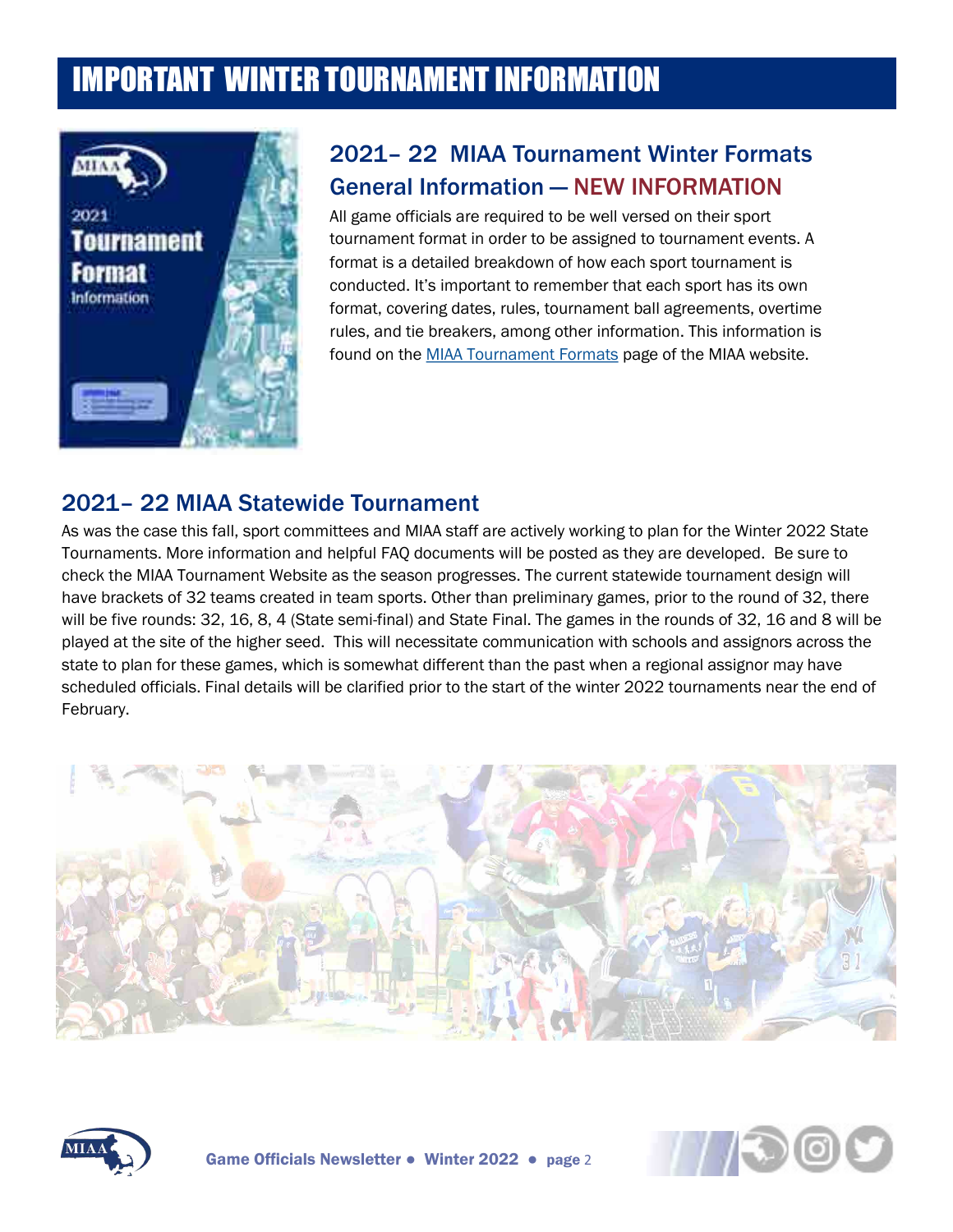# 2022 WINTER SPORT RULE HIGHLIGHTS



### 2022 Basketball

Basketball Points of Emphasis - 2021–22 Click HERE *By NFHS on May 18, 2021*  Go to the Basketball MIAA web page for Important Supporting Information for winter 2021- 22 HERE

#### Basketball Rules Changes - 2021-22

*By NFHS on May 14, 2021* 

2-14 (NEW): By state association adoption, effective with the 2022-2023 season, member state associations may establish a shot clock in which the team in control shall attempt a try for field goal within 35 seconds after gaining team control. ART. 1 This shall be regulated by a visible shot clock. ART. 2 The tap or try for field goal shall leave the shooter's hand before the expiration of time and subsequently strike the basket ring or enter the basket before or after the shot clock period has expired.

Rationale: This proposal allows each state to authorize the use of the shot clock as a state adoption. The use of the guidelines, provided in the rules book, encourage standardization among those who choose to adopt.

3-5-4e (NEW): Head coverings worn for religious reasons shall not be made of abrasive or hard materials; and must fit securely so that it is highly unlikely to come off during play. NOTE: The State Association shall be notified, after the contest, if there is a concern about a head covering worn for religious reasons.

Rationale: The addition of this provision allows for religious head coverings to be permitted without state association approval provided they are secured properly and not made of abrasive or hard materials.

Click HERE for a Brief summary of MIAA Handbook Rule 66.3 (NEW), 66.10 (NEW) and the deletion of previous Rule 66.3 from the MIAA Basketball Preseason Newsletter 2021-22  $(page 4)$ .



### 2021-22 Ice Hockey

Ice Hockey Rules Changes - 2021-22 HERE

#### Points of Emphasis 2021-22

 The NFHS Ice Hockey Rules Committee continues in its belief that the main threat to the health of high school ice hockey is *violent and reckless play.* 

#### Officiating Points of Emphasis

- Faceoffs Both teams must have an equal opportunity to play the puck. This requires proper positioning of all players and the official conducting the faceoff.
- Icing If the puck is shot from behind the center red line, potential icing applies. It is improper to waive icing simply because the puck is close to the center red line.
- Offside Officials must always be in a proper position to accurately determine offside. A goal scored on an obvious offside play will adversely impact the officials' credibility throughout the game.
- Calling the game A smooth flowing game is a great experience for all participants and spectators. However, this does not mean that officials should "let them play." Offenses must be penalized at all times during the game, regardless of the score or period. **Sportsmanship**
- All coaches, officials, administrators, parents and participants need to understand their role in education-based athletics and activities.
- Fair play and respect are an essential part of high school hockey.

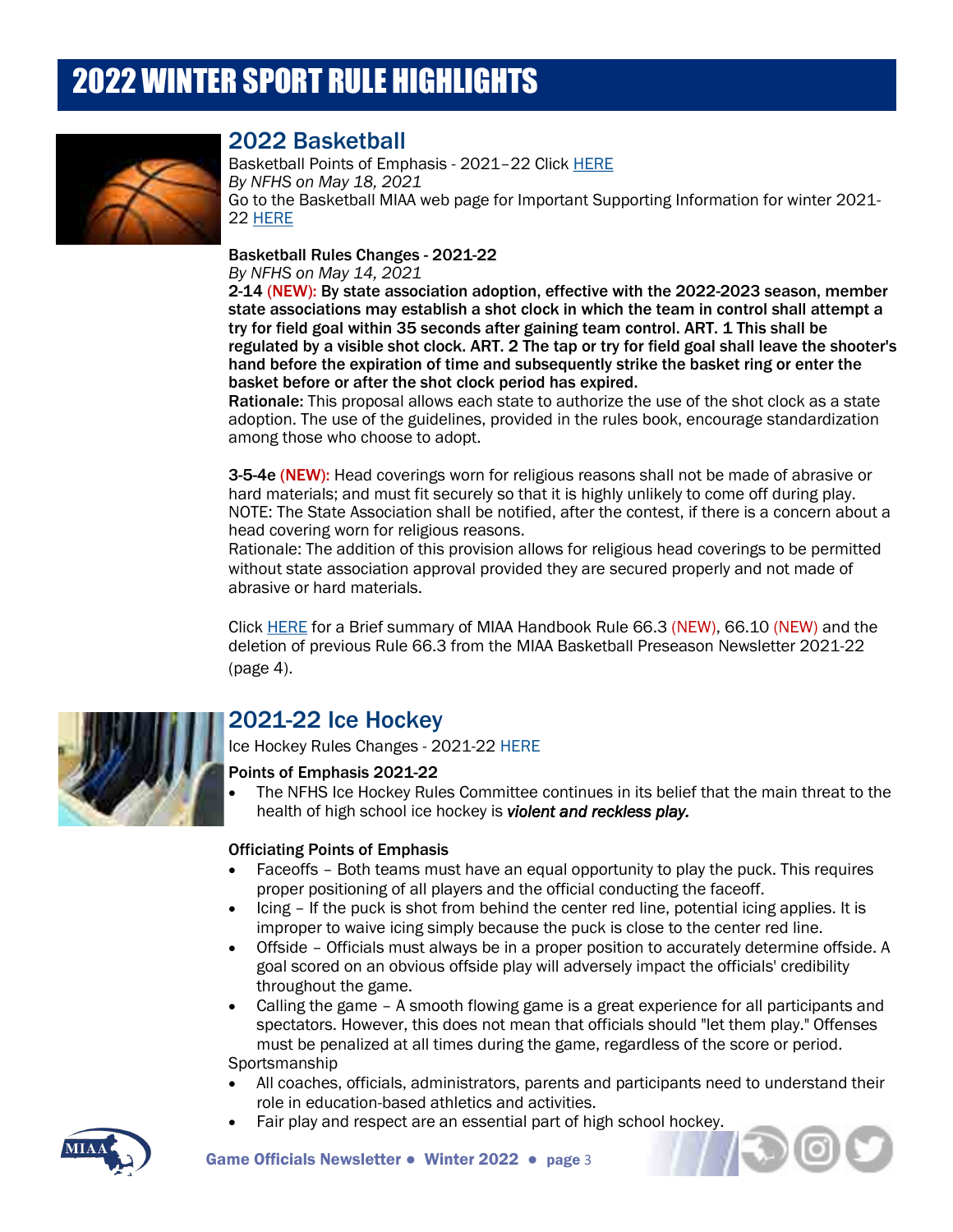

## 2022 Track and Field

#### NFHS Points of Emphasis - 2021-22 HERE

- 1. Exchange Zone
- 2. Use of Electronic Devises
- 3. Adapted Athletes

#### Rules Revision:

- 1. Uniform bottoms may have a single manufacturer's logo no more than  $2^{1/4}$  square inches on the leg and larger logo/trademark/reference around the waistband
- 2. Hair coverings worn for religious reasons are not considered hair devices and must not be made of abrasive, hard or unyielding material; and must be secured to the body and/or uniform.
- 3. A 30-meter exchange zone shall be used when the incoming competitor is running 200 meters or less in lanes.
- 4. Warm– up approaches in horizontal jumps, ole vault and javelin shall only be run in a direction the event will be conducted.
- 5. Athletes are no longer penalized for a hat or sunglasses failing in the pit after they have made their mark.

6. Clarified when measurements for record attempts for vertical jumps need to be taken.

NFHS Track & Field and Cross Country Rules Changes - 2022 HERE

## 2021-22 Wrestling

Important Items for the upcoming 2021-22 wrestling season.

- 1. *Student-athletes, coaches, and officials that are indoors shall be masked.* These are the minimum required State safety standards that remain consistent with the practice that take place during the school day. DESE has set a January 15, 2022 date to assess masking guidelines.
- 2. Officials should continue to utilize electronic whistles.
- 3. 2021-22 NFHS Wrestling Rule Changes can be found here.
- 4. NEW MIAA RULE Morning weigh-ins are no longer permitted
- 5. *MIAA Rule 84.4.8 For all team matches beginning after 3:00 p.m., wrestlers will get an additional two (2) pound allowance at the match site weigh-in. Actual weights will be recorded on all dual meet weigh-in sheets. Signatures of the coach and a school administrator (the principal or his designee) must appear in ink on the dual meet weigh-in sheets in order for the weigh-in to be validated. These dual meet weigh-in sheets will be kept by the coaches and one for each and every day of competition must be handed in at the sectional seeding meeting, or the day will not count toward certification or seeding.*
- 6. Click here to view all Wrestling specific rules in the MIAA Handbook. Please read Rule 84.4.6, 84.4.7 and 84.4.8 carefully as the language has been cleaned up to avoid confusion.

Click to view the **MIAA Wrestling page**, which includes important information, dates, etc.

NFHS Rule on "Head, Neck, Cervical" Injury Time - Please click here to review the document explaining Injury Time.





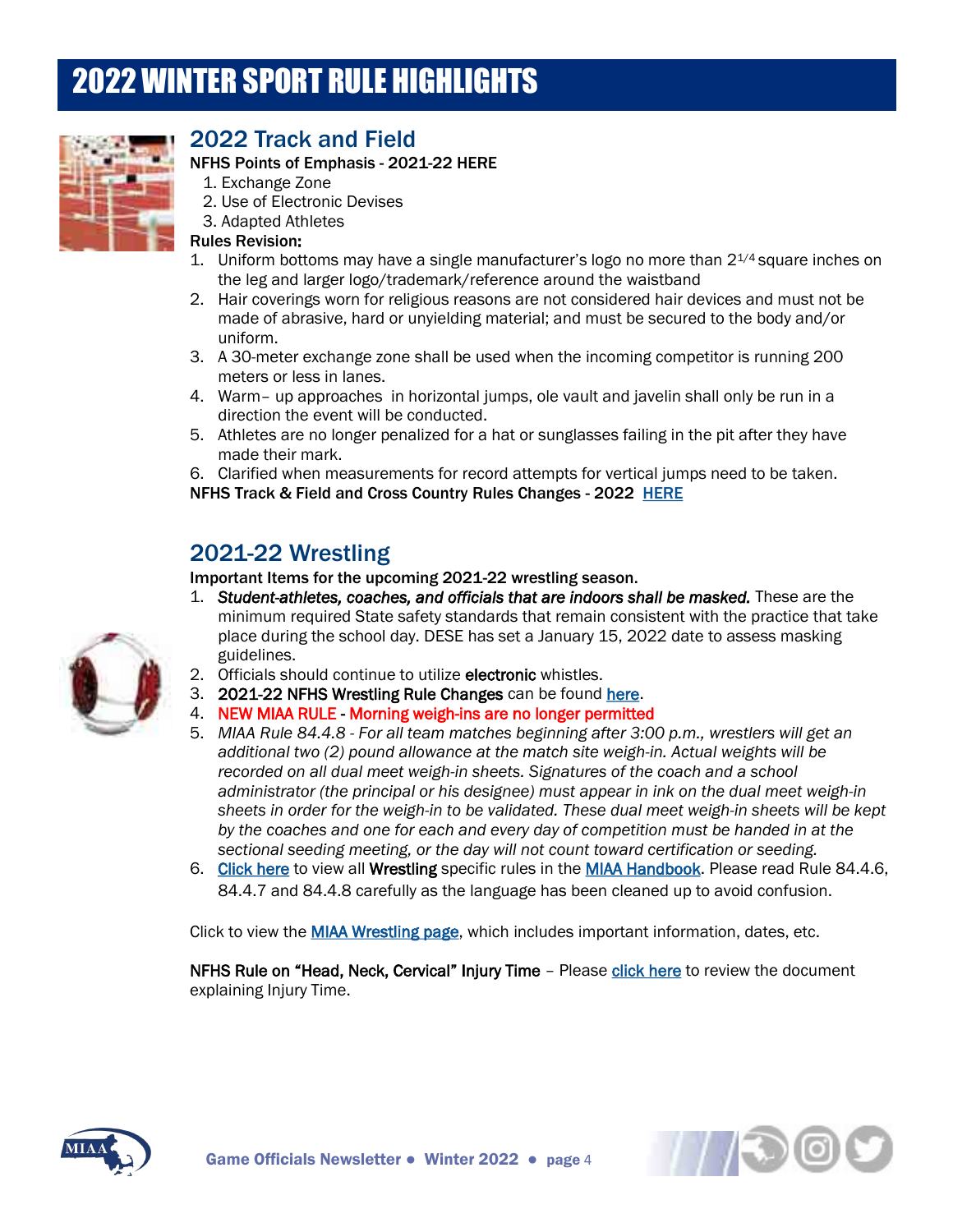# CONCUSSION INFORMATION



*Massachusetts Concussion Law* 105 CMR 201: Head Injuries and Concussions in Extracurricular Athletic Activities

## Concussion Training

Game officials shall complete one of the training programs approved by the Massachusetts Department of Public Health annually and shall provide independent verification of completion of the training program to schools or school districts upon request.

Department of Public Health training program information: https://www.mass.gov/service-details/concussion-trainings

NFHS training course information: Concussions in Sports: What You Need to Know

# MIAA BACKGROUND CHECK INFORMATION



2021-22 Registration Open Now click HERE

Background Checks are valid for three years but officials still must register annually.

In order to finalize your registration you will need to once again consent to the background check in steps of the registration process, even though you have already been approved. (There are new, additional screens in this process, but information is clear and detailed well). During the final payment step you will not be charged for another background check nor will your background check be run again.

Approved background checks are valid for three years. New background checks this year will expire on June 30, 2023

### When should you register for the background check and/or seasonal registration?

- Fall Officials should register by Aug. 1.
- **Winter Officials** should register by Nov. 1
- Spring Officials should register by Feb. 1
- All officials can register for the year beginning on July Register one time for the entire year !

# Student and Coach Disqualifications

It is recommended that all game officials carry coach

and student disqualification forms with them to each contest. These forms can be found on the MIAA Game Officials page on the MIAA website. All game officials are required to know all procedures when it comes to disqualifications, including MIAA Handbook Rule 49.1 (pg. 46).



## Game Officials Fees

The list of **recommended** Game Officials' regular season fees for 2021-2022 is found under MIAA Rule 93 (pages 104-106) of the MIAA Handbook.



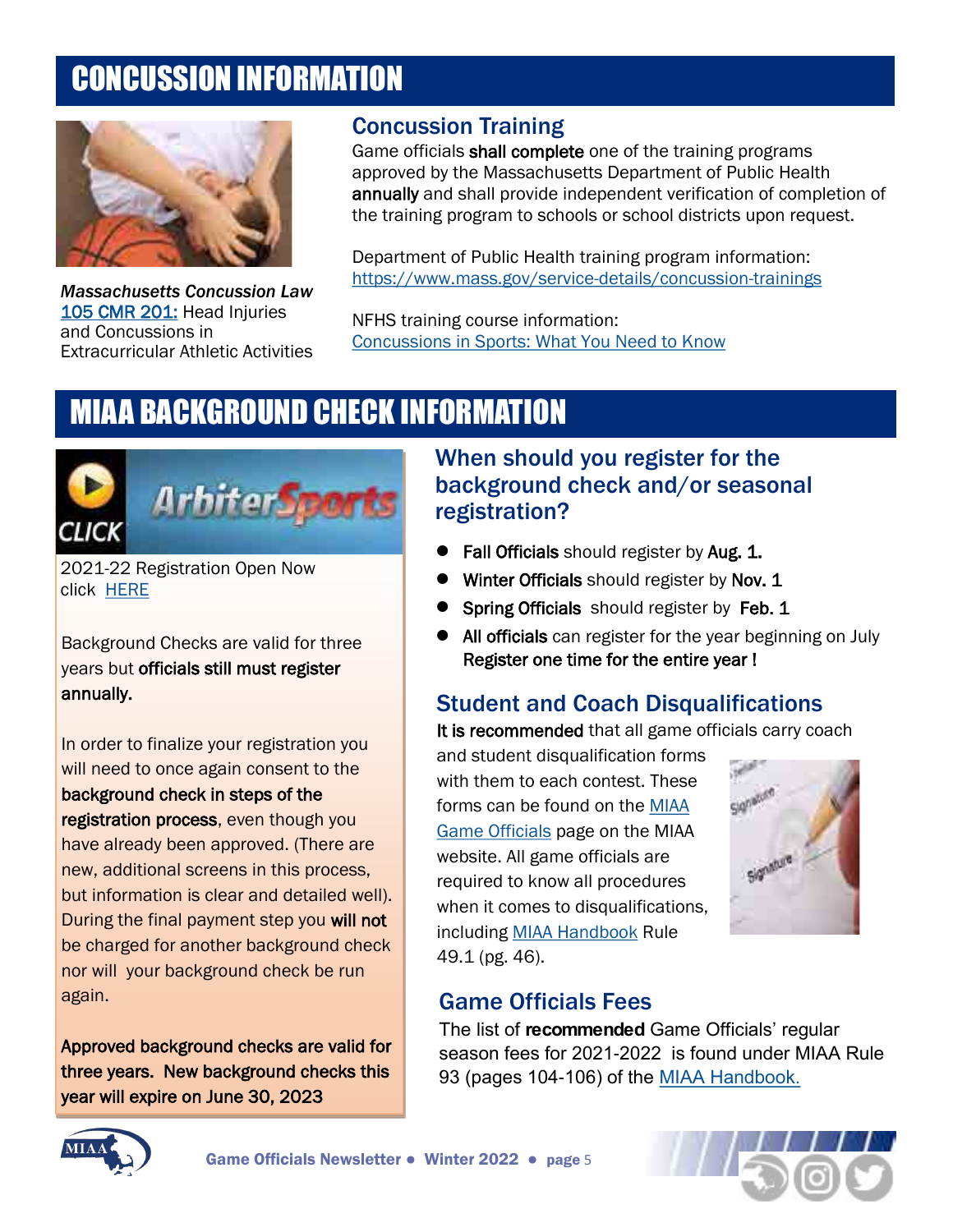# **SPORTSMANSHIP**

# MIAA Handshake Protocol Rule 92.20

#### August 31, 2021

In order to safely maximize full participation of MIAA sports, *the suspension of the MIAA Handshake Protocol – Rule 92.20, will remain in effect until further notice*. This rule was originally suspended in July 2020 by the Board of Directors. In an effort to continue the important role that sportsmanship plays in athletics, the Sportsmanship and Student Advisory Committees have recommended having teams line up facing their opponent and wave saying "good game" or to have teams provide a cheer/ salute thanking opponents, officials and fans.

### MIAA Team Sportsmanship Awards

The MIAA would like to encourage game officials to nominate varsity teams for consideration by that MIAA Sport Committee for recognition at the MIAA State Championship contest. Nominated teams do not have to be tournament teams but should exemplify the tenets of good sportsmanship to the highest degree. Click here for the nomination form.



### Officiating Shortage Reaches Crisis Level – All Groups Must Work Together

NFHS Executive Director Karissa Niehoff addresses the ongoing national crisis involving a lack of individuals to officiate high school sports. While the NFHS encourages all interested individuals to consider officiating, there's several ways administrators, coaches, parents and players can help protect and promote the efforts of current officials.



*The NFHS Voice—October 20, 2021* 

# Make The Right Call Become A High School Official

Be the difference Maker Your Community Needs

The MIAA is an organization of 377 high schools, who sponsor athletic activities in 33 sports. More than 227,000 young men and women compete annually in 100,000 competitions among MIAA member schools.

MIAA currently enjoy enrollment from 103 game official boards across the state, totaling over 8800 enrolled officials.

#### How to Get Games

You are strongly encouraged to become a member of a local officials association, where you can receive training, mentoring, and assistance in obtaining game contracts. A list of board presidents and secretaries, along with contact information is accessible on our game officials page.

Please share the information: Request For Information To Become An MIAA Official HERE